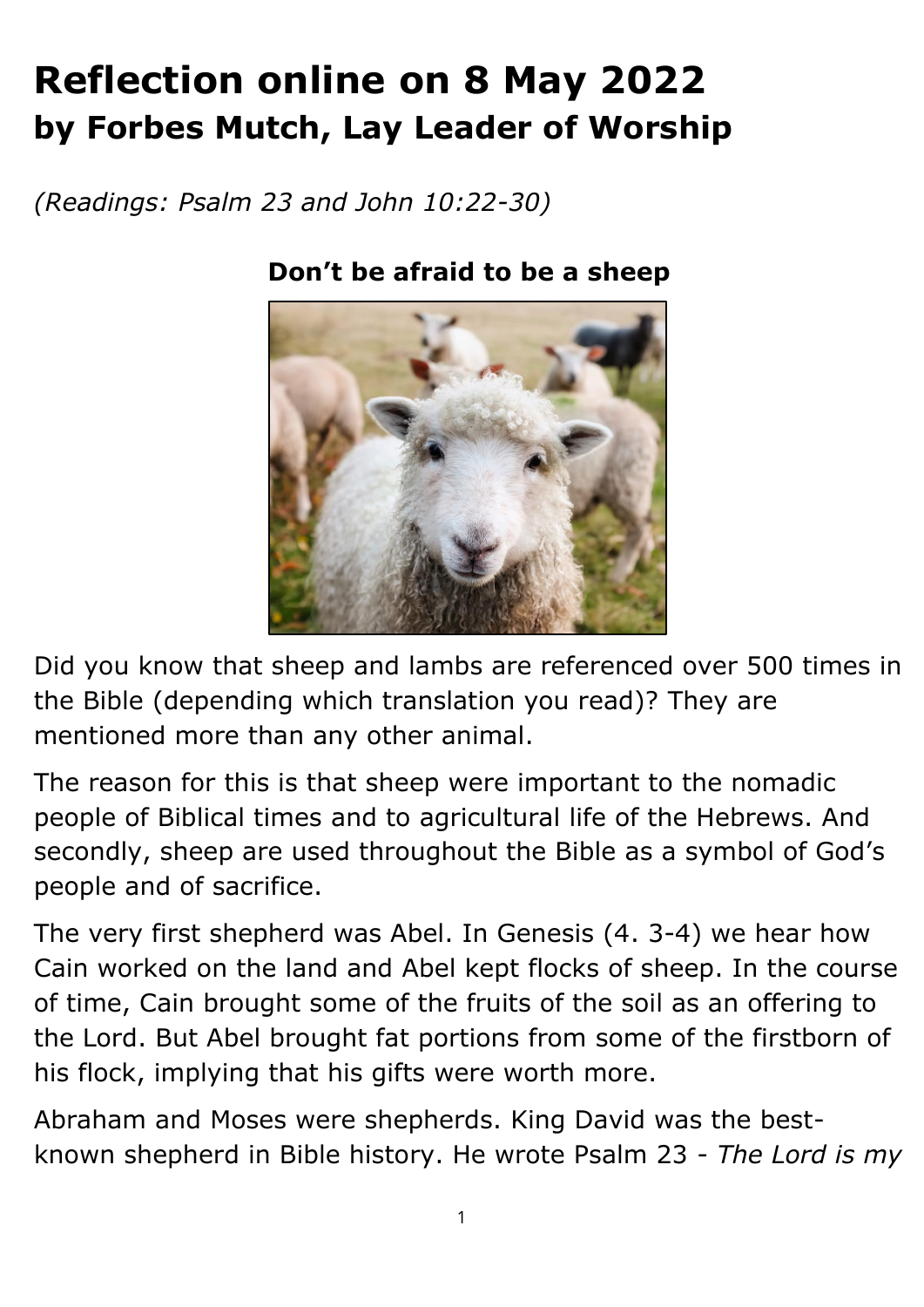*shepherd*. Shepherds were the first people to see the new-born Jesus Christ.

In early Tudor times, the wool trade in England was the foundation of a very prosperous national economy, which is why the Speaker of the House of Lords sits on a woolsack. Sheep were valuable.

In more recent culture, sheep get a bad press for being stupid. In George Orwell's Animal Farm, the sheep are depicted as very simpleminded, echoing any propaganda thrown at them. Instead of thinking for themselves, they just repeat slogans over and over: '*Four legs good, two legs bad'*, that sort of thing.

I think that this is very unfair on sheep. They have a lot more skills and intelligence than most people realise.

They have amazing vision because their pupils are rectangular, which allows them a wide field of sight, up to 320 degrees. This means that sheep can see almost everything around them, except for what's directly behind them, without having to turn their heads. Very clever.

Sheep are more intelligent than you think. It's been proven that they are able to navigate out of a maze and respond to training just like dogs.

They have shown the ability to recognise at least 50 individual faces for more than two years. They can distinguish different facial expressions and prefer a smile to a frown. And, believe it or not, sheep are capable of experiencing a wide range of emotions, just as humans do. Studies have highlighted the ability of sheep to feel afraid, angry, bored, sad, and happy.

So, if I died and had to come back as an animal, I wouldn't mind being a sheep. I would have a woolly coat to keep me warm in winter and I would have lots of friends. Also, I am likely to have a strong leader.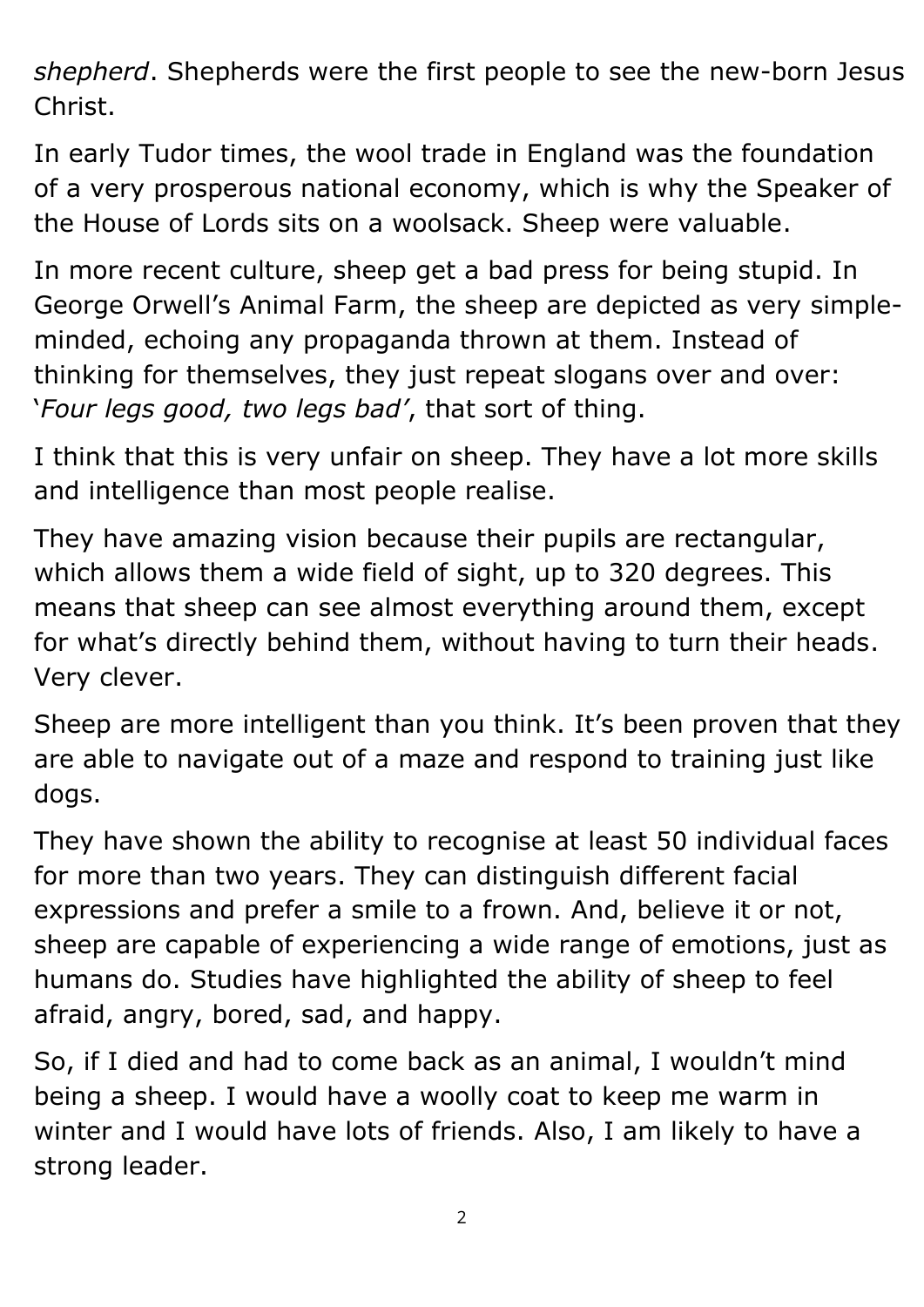The Bible describes close relationships between shepherds and their flocks. The shepherd protects his flock and would give his life for his sheep.

In today's gospel, we hear Jesus describing himself as a shepherd, telling the non-believing Jews that they are not part of his flock. He says of his followers: '*My sheep hear my voice. I know them, and they follow me'*.

In Matthew's gospel we hear the parable of the lost sheep: '*If a shepherd has a hundred sheep, and one of them has gone astray, does he not leave the ninety-nine on the mountains and go in search of the missing lamb?'*

What a comforting thought. Don't we all want somebody to call to us, to find us, to lovingly embrace us and tell us things are going to be okay? Of course we do.

Incidentally, when John refers to '*the Jews' ,* it is not Jewish people at large who oppose Jesus, but Jewish leaders - Pharisees in particular people with power and prestige to protect.

Common people find it easier to believe in Jesus. It's true, the more sophisticated, wealthy, or powerful we become, the more obstacles we encounter on the road to faith. Jesus turns upside down the lives of those who would follow him. Those who '*have it made'* are less willing to allow Jesus to disturb their comfortable world.

And this is probably the most important hidden message in today's gospel.

The followers of Jesus, his disciples in Palestine 2,000 years ago, knew the importance of sheep; knew how people depended on them, what they symbolised in Jewish history and tradition and they weren't offended to be called sheep; they didn't feel belittled in the way we might today.